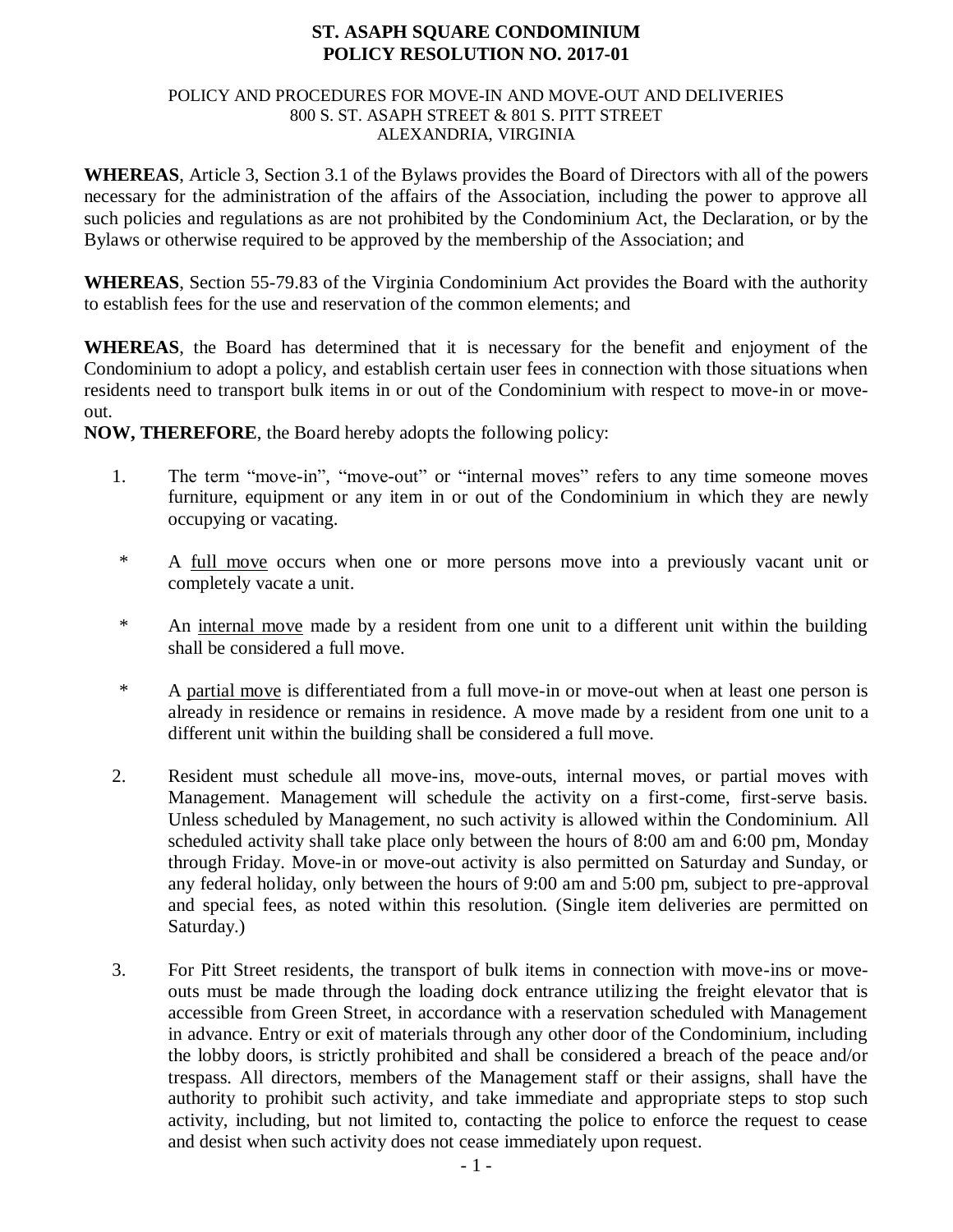- 4. For St. Asaph Street residents, the transport of bulk items in connection with move-ins or move-outs can be completed in two (2) ways: (1) through the loading dock entrance utilizing the freight elevator that is accessible from Green Street, per a reservation scheduled with Management in advance; or (2) through the door at the end of St. Asaph Street nearest the guest parking lot and using the St. Asaph Street side elevator. Either route requires a reservation, scheduled with Management in advance. Use of any other doors of the Condominium, including the lobby doors, is strictly prohibited and shall be considered a breach of the peace and/or trespass. All directors, members of the Management staff or their assigns, shall have the authority to prohibit such activity and take immediate and appropriate steps to stop such activity, including, but not limited to, contacting the police to enforce the request to cease and desist when such activity does not cease immediately upon request.
- 5. Owners and residents who have unit access from their patio to the street should utilize that ingress and egress for moves whenever possible.
- 6. In order to reserve an elevator or loading dock for moves, the resident must submit a completed Reservation Agreement to Management at least three (3) business days prior to the move. The Reservation Agreement is attached hereto as Exhibit A. Protective padding, provided by Management, must be installed on the elevator used during a move-in or moveout.
- 7. The Reservation Agreement shall not be considered complete unless it is signed and accompanied by payment to the Association of the non-refundable user fee of \$300 on nonholiday weekdays, and \$2,000 on Saturday, Sunday and federal holidays. Additionally, a security deposit of \$500 and \$1,000 for those days respectively is also required. Both payments, in two (2) separate checks, should be made payable to St. Asaph Square Condominium. The Board and residents have adopted these fees to strongly discourage weekend move-ins and move-outs, primarily because supervisory staff is only on duty during the work week. Experience has shown that move-in supervision is essential for the protection of the building and the residents' well-being. From time to time these fees are subject to change by the Board of Directors. A "partial move" is subject to the same notifications to the Management office and scheduling rules, but is only subject to a move-in or move-out deposit of \$200 rather than a fee.
- 8. Upon receipt of the completed Reservation Agreement, Management will then schedule the reservation. Management will notify the resident, who may then pick up the keys to the elevator and keys to the loading dock at the on-site office.
- 9. To reserve areas on the street for moving vans, the move-in or move-out resident must apply at Alexandria City Hall for a parking permit that will then be posted to reserve that area for the date requested. This fee is paid to the City of Alexandria. For St. Asaph side moves, the resident must tell City of Alexandria officials to post signs near the St. Asaph parking lot.
- 10. Prior to the day of the reservation of the freight elevator and/or loading dock, the resident and the Board's designated representative will inspect the moving route and document any preexisting damage observed during the inspection.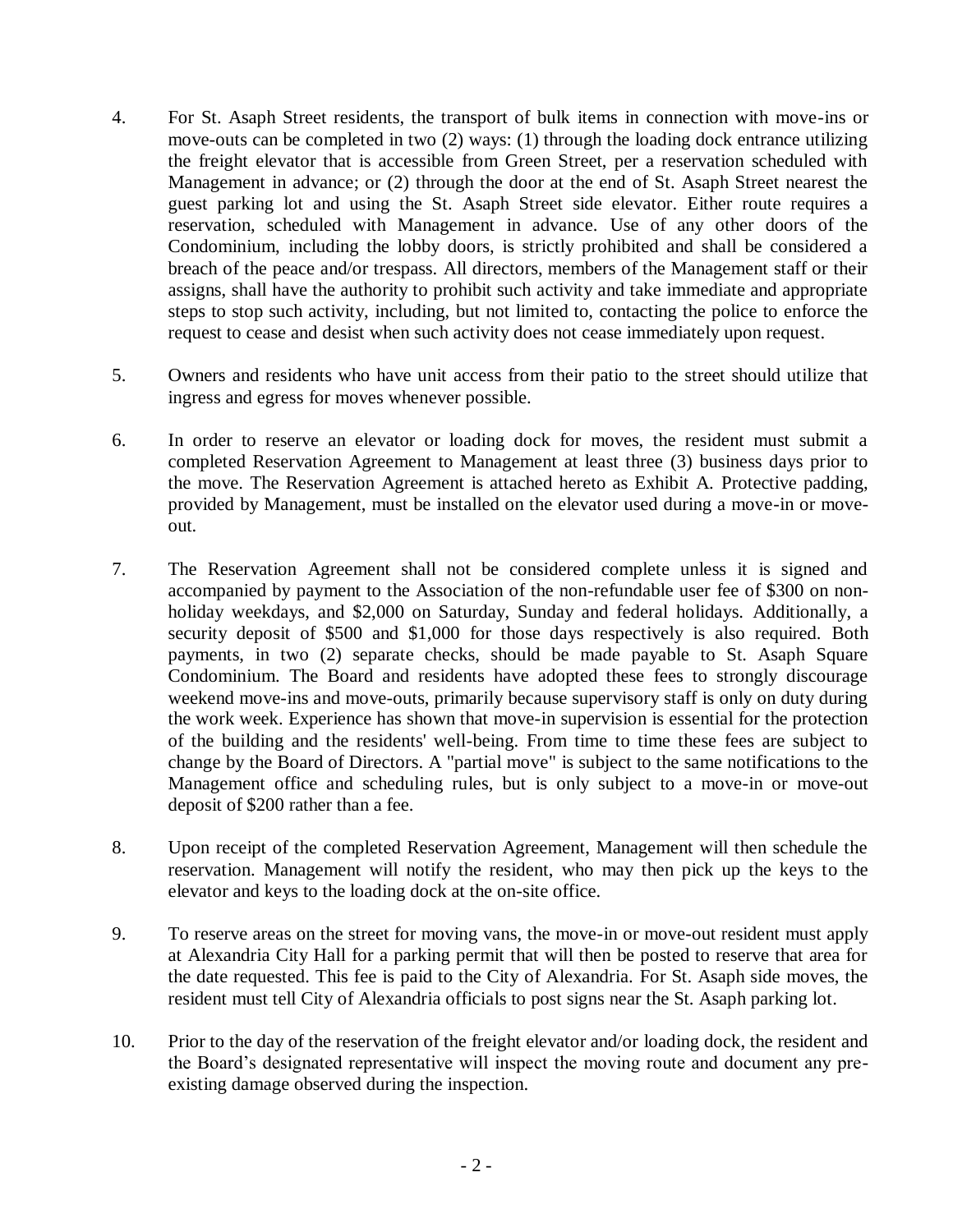- 11. After completion of the reservation, the resident must return the elevator key and the passes for the loading dock to the on-site office by 10:00 am on the next regular business day. Within twenty-four (24) hours of the return of these items, the Board's designated representative will conduct a second inspection in order to determine whether any damage occurred during the transport of equipment, furniture, etc., into or out of the building.
- 12. Management will return the \$500 or \$1,000 security deposit to the resident as expeditiously as possible if the second inspection reveals:
	- a. No damage to the common elements; and
	- b. No other violation of this Policy or the attached Reservation Agreement.
- 13. Management will deposit the \$500 or \$1,000 security check and make deductions from the deposit if the second inspection reveals the need to:
	- a. Repair any damage;
	- b. Perform any cleanup;
	- c. Dispose of any trash, debris, etc., that is a result of, or caused by, activity which occurred during the reservation; and
	- d. If the costs of repair exceed the amount held in deposit, the Association shall specially assess the responsible owner for the difference.
- 14. As a requirement of this policy, residents must exercise due care in order to ensure that they do not leave any furniture, personal items, construction materials, bagged trash, equipment, debris, or any items of this nature anywhere on the common elements of the Condominium. Residents are prohibited from placing anything except bagged household trash in the trash chutes or on the floor of the trash room or trash room containers. Disposal of any other material as stated herein is strictly prohibited. If necessary, residents will bear the responsibility for making arrangements for the removal of any oversized furniture or other bulk items from the property of the Condominium. All cardboard boxes must be flattened and placed in the container for cardboard located in the trash disposal area in the garage.
- 15. All owners are responsible for their own actions as well as the actions of their tenants. Any owner or tenant violating this Policy knowing or unknowingly and regardless of circumstance will be held responsible for the full payment of all fees set forth within this resolution, and that if said fees are not paid will be assessed to the current unit owner of record in accordance with the governing documents of the Association.
- 16. DELIVERIES: Residents receiving a furniture delivery shall register with the Management office at least two (2) business days in advance, but will not be charged a user fee. This is to ensure that proper protection for elevators or elsewhere can be put in place prior to the delivery. Large deliveries must still be carried out through the loading dock on Green Street, or the door near the guest parking lot on Saint Asaph Street. Please refer to paragraph 2 for approved delivery times.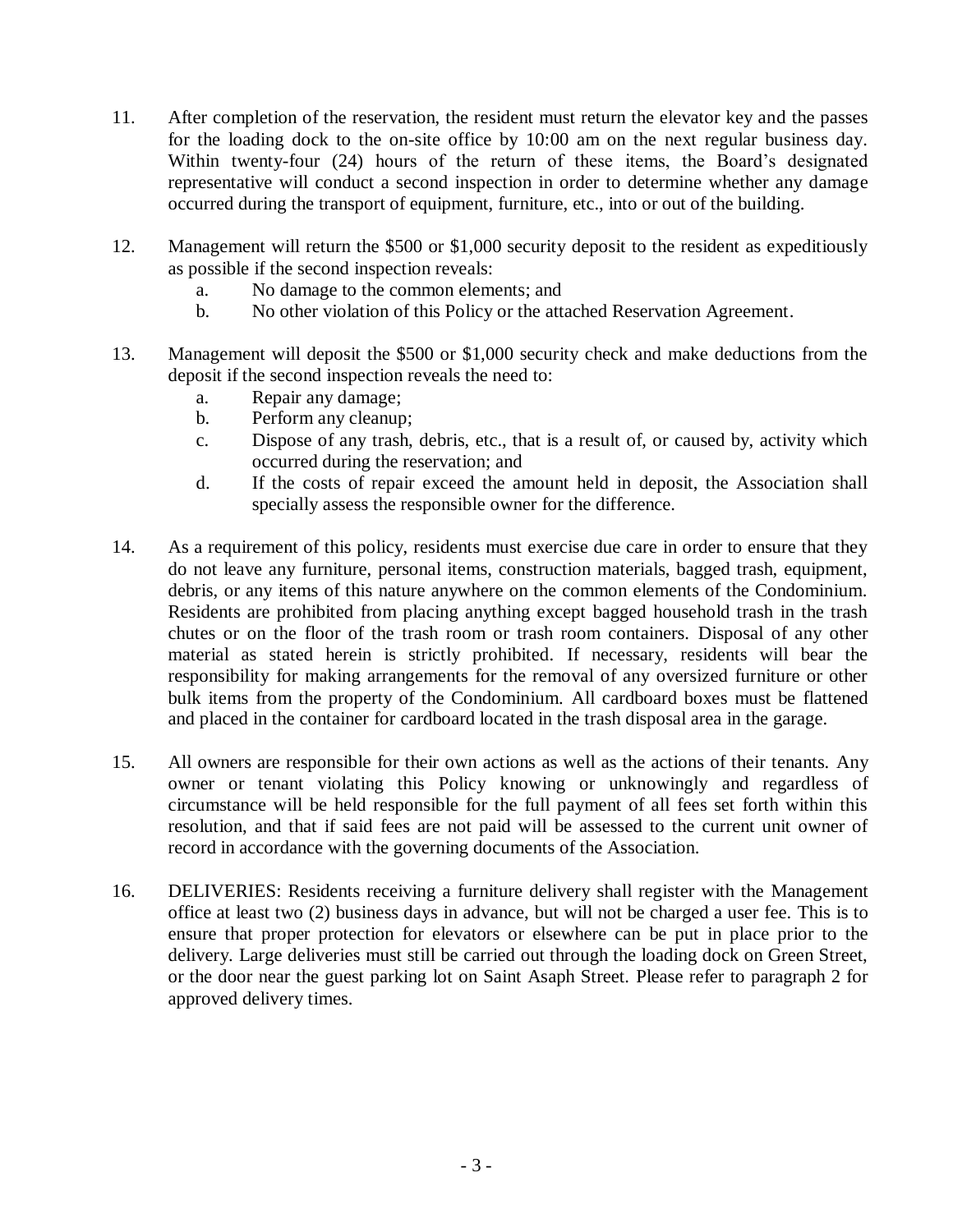This policy will become effective on  $08-0$   $07-70/7$ , and shall supersede Administrative Resolution 2015-03.

Adopted this  $\sqrt{\frac{2}{\pi}}$  day of July, 2017. ST. ASAPH SQUARE CONDOMINIUM Beverly Keane, President

FOR ST. ASAPH SQUARE CONDOMINIUM RECORDS

Adopted at a regular Board meeting on July 18, 2017

Resolution mailed  $07 - 25 - 2017$ See following attestation page.

35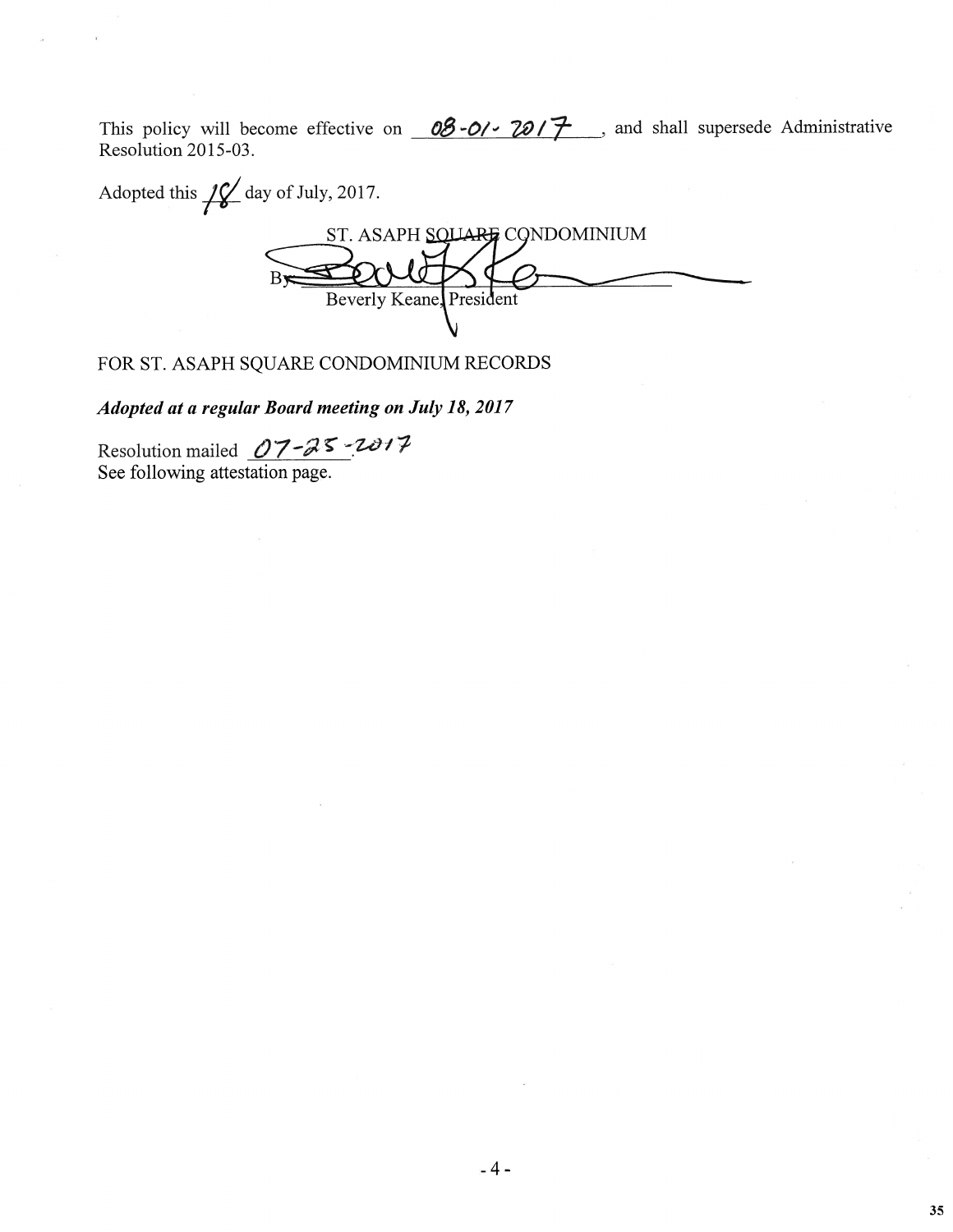| <b>NAME</b>                  | <b>YES</b> | NO. | Absent<br>0r<br>Abstain | <b>SIGNATURE</b> | <b>DATE</b> |
|------------------------------|------------|-----|-------------------------|------------------|-------------|
| Beverly Keane, President     |            |     |                         |                  |             |
| Deb Bowman, Vice President   |            |     |                         |                  |             |
| Ralph Rosenbaum, Secretary   |            |     |                         | Stey bellers     |             |
| Shari Keefer, Treasurer      |            |     |                         | areen.           |             |
| Jack Burton, Member at Large |            |     |                         |                  |             |

I caused this Resolution to be mailed to all owners of record of the Association on this \_\_\_\_\_\_ day of July, 2017.

Patrick M. Mazzei, Cardinal Management Group, Inc. Managing Agent

36

# ATTEST:

Ralph/Rosenbaum, Secretary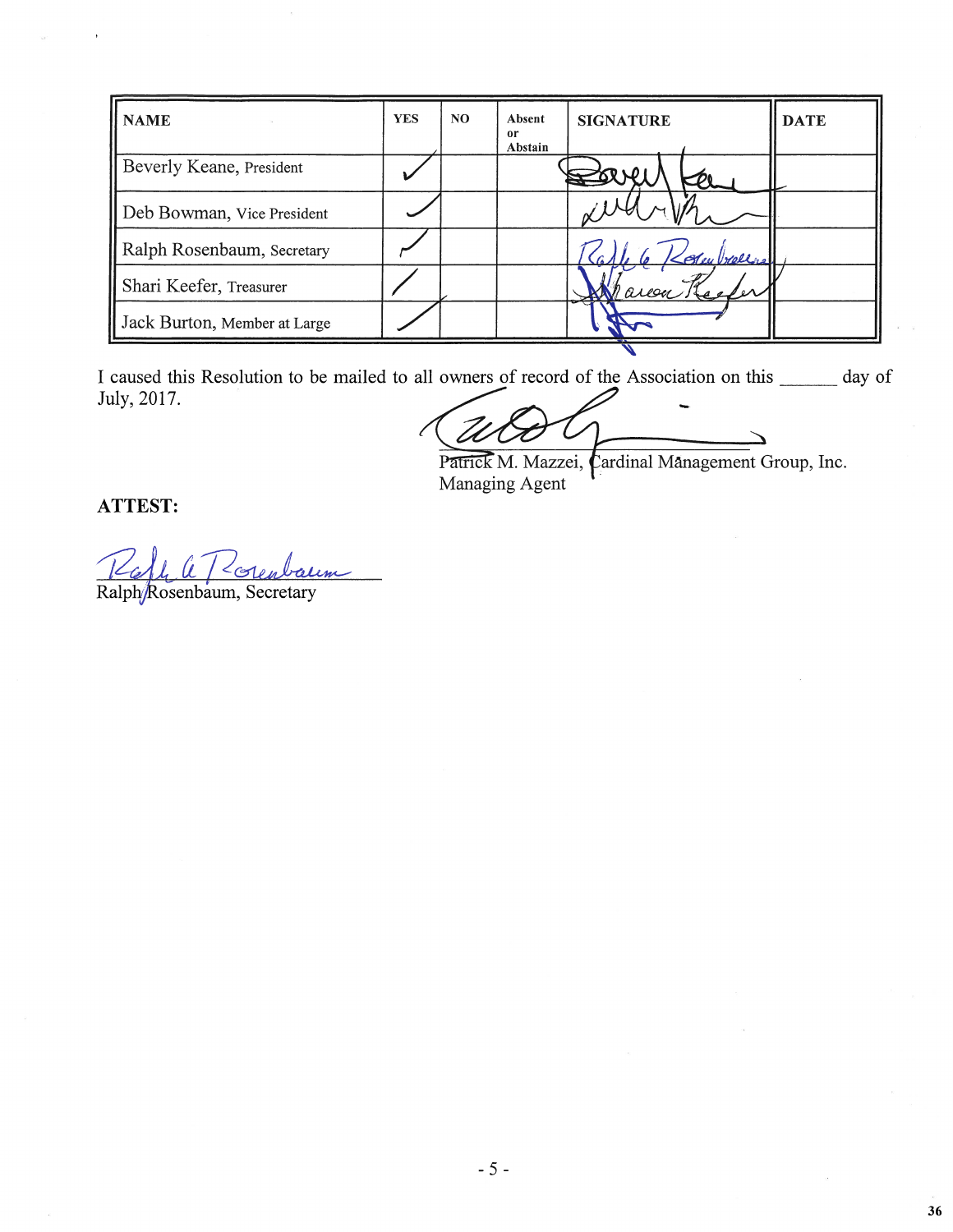Exhibit "A"

### ST. ASAPH SQUARE CONDOMINIUM **RESERVATION AGREEMENT FREIGHT ELEVATOR/LOADING DOCK**

| Last Name                                            |               |     | <b>First Name</b> |                      |  |
|------------------------------------------------------|---------------|-----|-------------------|----------------------|--|
| Daytime Telephone Number<br>Evening Telephone Number |               |     |                   | <b>Email Address</b> |  |
| Mailing address for return of Security Deposit:      |               |     |                   |                      |  |
|                                                      |               |     |                   |                      |  |
|                                                      |               |     |                   |                      |  |
| Date of Reservation:                                 | Month and Day | .20 |                   |                      |  |
| Time of Reservation:                                 |               |     |                   |                      |  |

### **In exchange for the right to reserve the freight elevator and/or loading dock at the date and times set forth above, the Resident shall:**

- A) Read Policy Resolution No. 2017-01, initial all of the pages, attach it to this form and comply with all of it's requirements;
- B) Agree that the security deposit is for the purpose of securing compliance with Policy Resolution No. 2017-01. If the Resident materially breaches any part of the Policy, the Association has the right to consider the security deposit forfeited as a means of recouping all of the administrative expenses associated with the administration of the policy. This is not a penalty.

Signature of Resident

\_\_\_\_\_\_\_\_\_\_\_\_\_\_\_\_\_\_\_\_\_\_\_\_\_\_\_\_\_\_\_\_\_\_\_\_\_\_\_\_\_ PRINTED Name of Resident

Today's Date

#### **ACKNOWLEDGE RECEIPT OF CHECKS**

By:\_\_\_\_\_\_\_\_\_\_\_\_\_\_\_\_\_\_\_\_\_\_\_\_\_\_\_\_\_\_\_\_\_\_\_\_\_\_

Signature of Management Representative

\_\_\_\_\_\_\_\_\_\_\_\_\_\_\_\_\_\_\_\_\_\_\_\_\_\_\_\_\_\_\_\_\_\_\_\_\_\_\_\_\_

\_\_\_\_\_\_\_\_\_\_\_\_\_\_\_\_\_\_\_\_\_\_\_\_\_\_\_\_\_\_\_\_\_\_\_\_\_\_\_\_\_